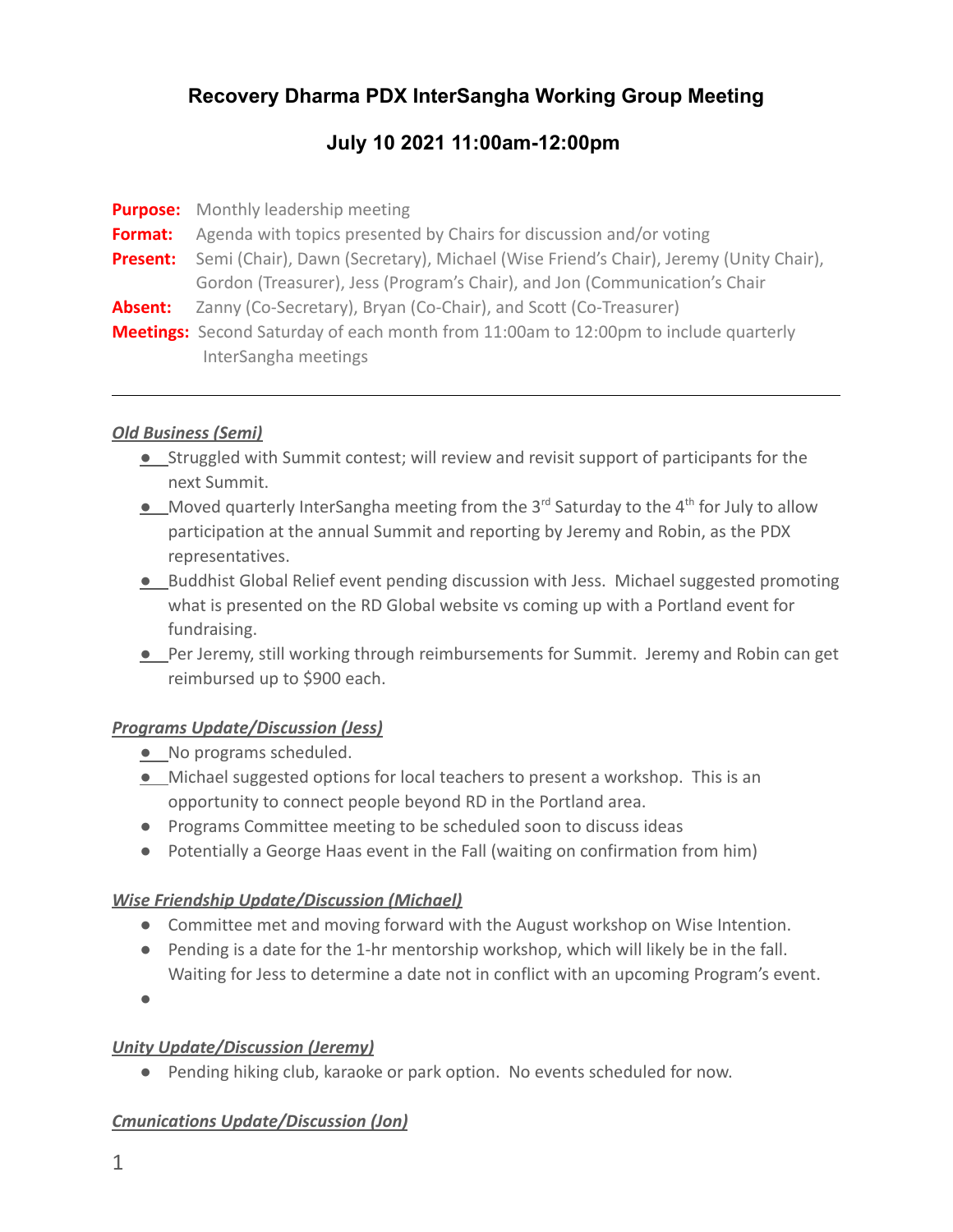- Jon had nothing to report.
- Michael wants to have "business" removed from our quarterly meeting announcement. Semi proposed Quarterly InterSangha meeting.

### *Treasurer Update/Discussion (Gordon)*

- Total of \$2,610 Business checking account has \$1,075 and the PayPal account has \$1,535.
- Spent \$1,050 on Summit thus far.
- Available for Global (20% of our account balance up to reserves of \$1,100). These are notes from prior meetings:
	- *o Agreed to donate 20% of account balance (beyond prudent reserves) to RD national at the end of each quarterly InterSangha meeting.*
	- *o Reserves of \$1,000 is prudent, which was further increased to \$1560 for meeting materials*
		- *▪ NOTE/ADDENDUM POST-MEETING: Prudent reserves=\$360/yr. Zoom; \$1200/yr. books/materials Brookside and general; ?website costs)*
- Labels are available to put in Brookside books. Gordon is going to get these to Brookside.

### *New Business/Discussion (Semi and group)*

- Gordon proposed supporting InterSangha virtual option of \$40 per person for Global Summit and Jeremey seconded. Discussion about making this available for leadership team only given the timing. Unanimous vote.
- Gordon agreed to come up with a financial spreadsheet including incoming/outgoing funds and reserve.
- Semi suggested having a RD Booth at the upcoming Hands Across the Bridge (I-5) event September 6<sup>th</sup> (8 am – noon). Could use 3 people plus flyers and a few books. Semi thinks the booth cost is \$15 and will provide the exact amount at a later meeting.
- Jeremy agreed to look into the cost of a RD banner, so that we can secure one for future events. Size around 3' x 3' with grommets and our logo.
- Semi proposed sending 1 person to RD Summit annually pending funds availability. Discussion around process. Unanimous vote. Mostly agreed to hand the process off to the next leadership team and funding available in our accounts. Maybe open to leadership team and meeting secretaries, which might provide an incentive for new RD leadership team. Jeremy is interested in advocating for having the next RD Summit in Portland. Process is TBD for selection and amount of funding available.
- Michael indicated that the Kaiser Saturday 9 am meeting is planning to take place next weekend, as the timing is around lunch hour and participants wanting to keep the meeting as scheduled.